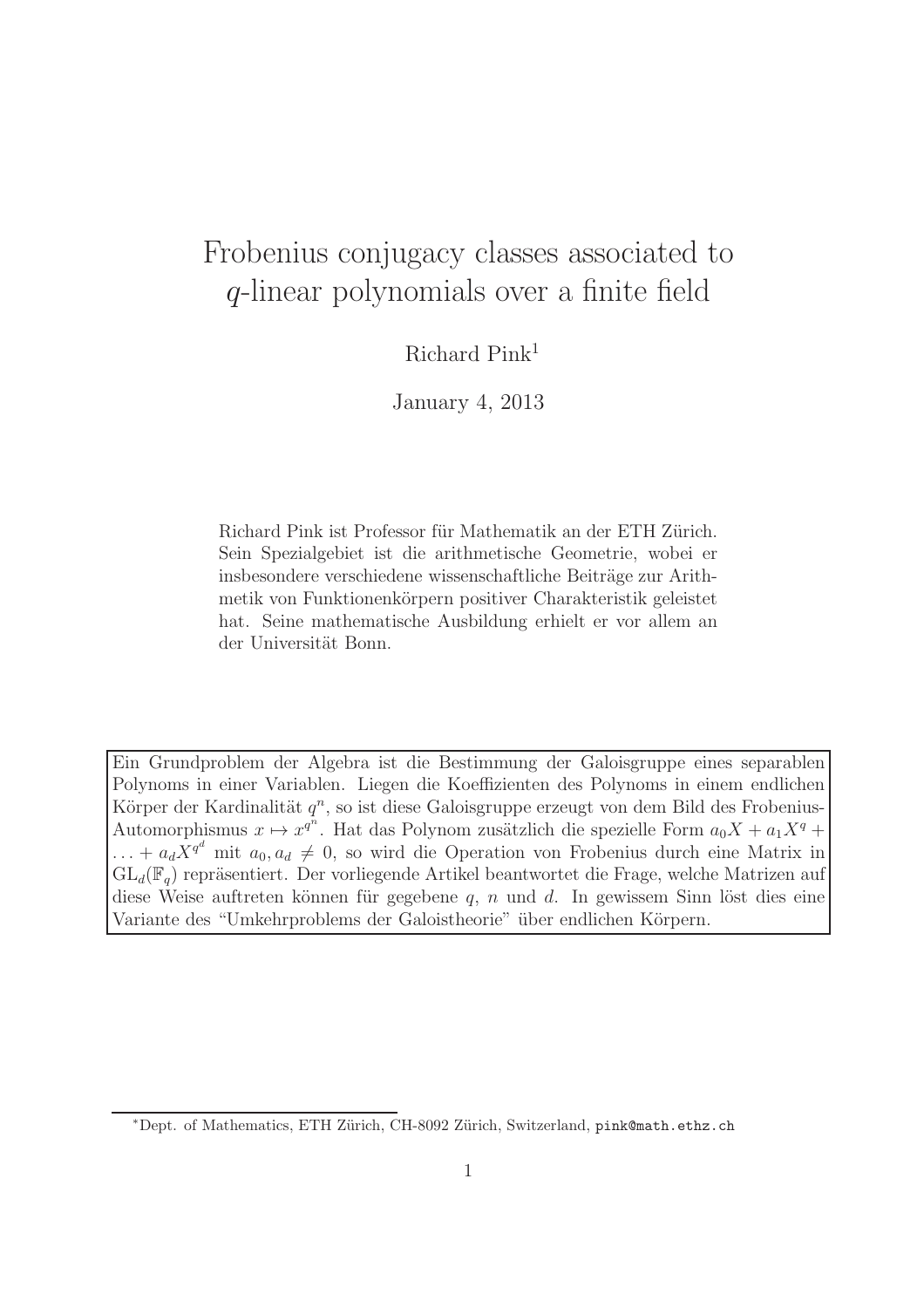Let q be a power of a prime number  $p$ . Many of the wonders of algebra in characteristic p are based on the fact that the binomial coefficients  $\binom{q}{r}$  $\binom{q}{m}$  are divisible by p for all integers  $0 < m < q$ . As a consequence, the map  $x \mapsto x^q$  on any unitary commutative ring R with  $p \cdot 1_R = 0_R$  satisfies not only the multiplicativity relation  $(xy)^q = x^q y^q$ , but also the additivity relation  $(x + y)^q = x^q + y^q$ , and is therefore a ring homomorphism. This homomorphism, called *Frobenius*, is an important tool for all questions concerning finite fields of characteristic p.

In this short note we answer an elementary question about the action of Frobenius on the zeros of a polynomial over a finite field that seems not to have been raised before. The necessary prerequisites are nothing more than a standard two semester course in algebra.

Throughout this note we fix a finite field  $\mathbb{F}_q$  of cardinality q, a finite field extension  $k/\mathbb{F}_q$  of degree n, and an algebraic closure  $\bar{k}$  of k. Let  $\sigma_q: x \mapsto x^q$  denote the Frobenius map on  $\bar{k}$ . Recall that  $\sigma_q^n : x \mapsto x^{q^n}$  acts trivially on k and that the Galois group  $Gal(\bar{k}/k)$ is the free pro-cyclic group topologically generated by it.

Fix an integer  $d \geqslant 0$ , and consider a separable q-linear polynomial of degree  $q^d$  over k, that is, a polynomial in one variable of the form

$$
f(X) = \sum_{i=0}^{d} a_i X^{q^i} = a_0 X + a_1 X^q + \dots + a_d X^{q^d}
$$

with coefficients  $a_i \in k$ , for which  $a_0$  and  $a_d$  are non-zero. Since  $\sigma_q: x \mapsto x^q$  is the identity on  $\mathbb{F}_q$ , the map  $\bar{k} \to \bar{k}$  induced by f is  $\mathbb{F}_q$ -linear, and so its kernel

$$
V_f := \{ a \in \bar{k} \mid f(a) = 0 \}
$$

is an  $\mathbb{F}_q$ -subspace of k. On the other hand the formal derivative of f is the non-zero constant polynomial  $a_0$ ; hence f has no multiple roots in  $\overline{k}$ . Thus  $V_f$  has cardinality  $q^d$ and therefore dimension  $\dim_{\mathbb{F}_q} V_f = d$ . Moreover, the fact that  $\sigma_q^n$  acts trivially on k implies that  $V_f$  is mapped to itself under  $\sigma_q^n$ . Again the linearity of  $\sigma_q^n$  implies that  $\sigma_q^n$  induces an automorphism of the  $\mathbb{F}_q$ -vector space  $V_f$ . In any basis of  $V_f$  over  $\mathbb{F}_q$  this automorphism is represented by a matrix  $\varphi_f \in GL_d(\mathbb{F}_q)$ , and the conjugacy class of  $\varphi_f$  depends only on the data  $(q, k, f)$ .

The question we are interested in is whether anything else can be said about  $\varphi_f$  if f is arbitrary. In precise terms we mean:

**Question 1** Which conjugacy classes in  $GL_d(\mathbb{F}_q)$  arise as  $\varphi_f$  for fixed  $\mathbb{F}_q$ , k, d, and arbitrary f?

An answer to this question helps in constructing polynomials with given Galois groups, as in Ziegler's bachelor thesis on the so-called inverse Galois problem [3].

To help the reader develop a feeling for the situation we suggest the following special cases as warmup exercises: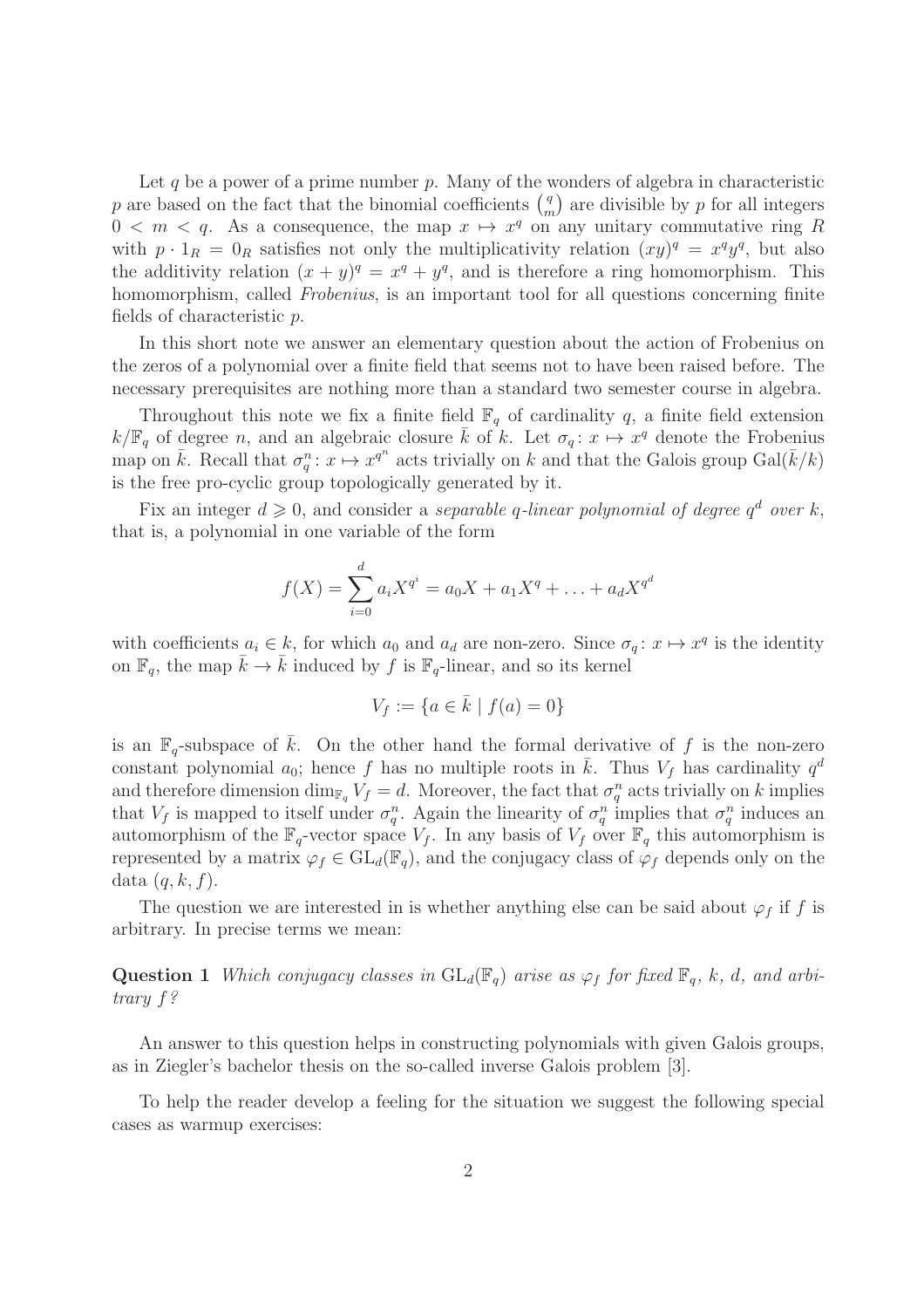**Exercise 2** For  $k = \mathbb{F}_q$  and  $f(X) = X + X^q + X^{q^2}$ , show that  $V_f$  is contained in an extension of k of degree 3 and that the associated matrix  $\varphi_f$  is conjugate to  $\begin{pmatrix} 0 & -1 \\ 1 & -1 \end{pmatrix}$  $\begin{pmatrix} 0 & -1 \\ 1 & -1 \end{pmatrix}$ .

**Exercise 3** Show that  $f(X) = X^q - aX$  with  $a \in k^{\times}$  has the associated "matrix"  $\varphi_f =$  $\alpha \in \mathrm{GL}_1(\mathbb{F}_q) = \mathbb{F}_q^{\times}$  $\frac{\times}{q}$  if and only if  $\text{Norm}_{k/\mathbb{F}_q}(a) = \alpha$ .

**Exercise 4** Show that the identity matrix in  $GL_d(\mathbb{F}_q)$  arises as  $\varphi_f$  if and only if  $d \leq n$ .

(For the last exercise observe that  $\varphi_f$  is the identity matrix if and only if  $V_f \subset k$ , and apply Lemma 13. Note that the last exercise also shows that the question is non-trivial.)

Now we state our general answer to Question 1. For any matrix  $\varphi \in GL_d(\mathbb{F}_q)$  we let  $\mathbb{F}_q[\varphi]$  denote the  $\mathbb{F}_q$ -subalgebra of the ring of  $d \times d$ -matrices that is generated by  $\varphi$ .

**Theorem 5** For any  $\varphi \in GL_d(\mathbb{F}_q)$  and any  $k/\mathbb{F}_q$  of degree n the following are equivalent:

- (a)  $\mathbb{F}_q^d$  as a module over  $\mathbb{F}_q[\varphi]$  is generated by  $\leqslant n$  elements.
- (b) Every eigenvalue of  $\varphi$  in  $\overline{k}$  has geometric multiplicity  $\leq n$ .
- (c) There exists a separable q-linear polynomial f over k with  $\varphi_f$  conjugate to  $\varphi$ .

It may be worthwhile to give yet another equivalent condition in a special case:

**Corollary 6** If  $k = \mathbb{F}_q$ , the conditions in Theorem 5 are also equivalent to:

(d)  $\varphi$  is conjugate to a matrix of the following form:



**Proof.** We prove that (d) is equivalent to condition (a) of Theorem 5. Since  $k = \mathbb{F}_q$ , we have  $n = 1$ ; hence condition (a) means that  $\mathbb{F}_q^d = \sum_{i \geq 0} \mathbb{F}_q \cdot \varphi^i(v)$  for some vector v. If this holds, let e be the smallest integer  $\geq 0$  such that  $\varphi^e(v)$  is an  $\mathbb{F}_q$ -linear combination of the vectors  $v, \varphi(v), \ldots, \varphi^{e-1}(v)$ . Then the subspace  $\sum_{i=0}^{e-1} \mathbb{F}_q \cdot \varphi^i(v)$  is mapped to itself under  $\varphi$ , so it actually contains the elements  $\varphi^i(v)$  for all  $i \geqslant 0$ . On the other hand the vectors  $v, \varphi(v), \ldots, \varphi^{e-1}(v)$  are  $\mathbb{F}_q$ -linearly independent by construction; hence the stated condition is equivalent to saying that these vectors form an  $\mathbb{F}_q$ -basis of  $\mathbb{F}_q^d$ . Of course this requires that  $e = d$ . To show that the condition is equivalent to (d), it remains to observe that the matrix of  $\varphi$  associated to any basis of  $\mathbb{F}_q^d$  has the indicated form if and only if that basis is  $v, \varphi(v), \ldots, \varphi^{d-1}(v)$  for some vector  $v$ .

By Theorem 5 the matrices of the form in Corollary 6 (d) actually arise for any value of  $n$ . Furthermore: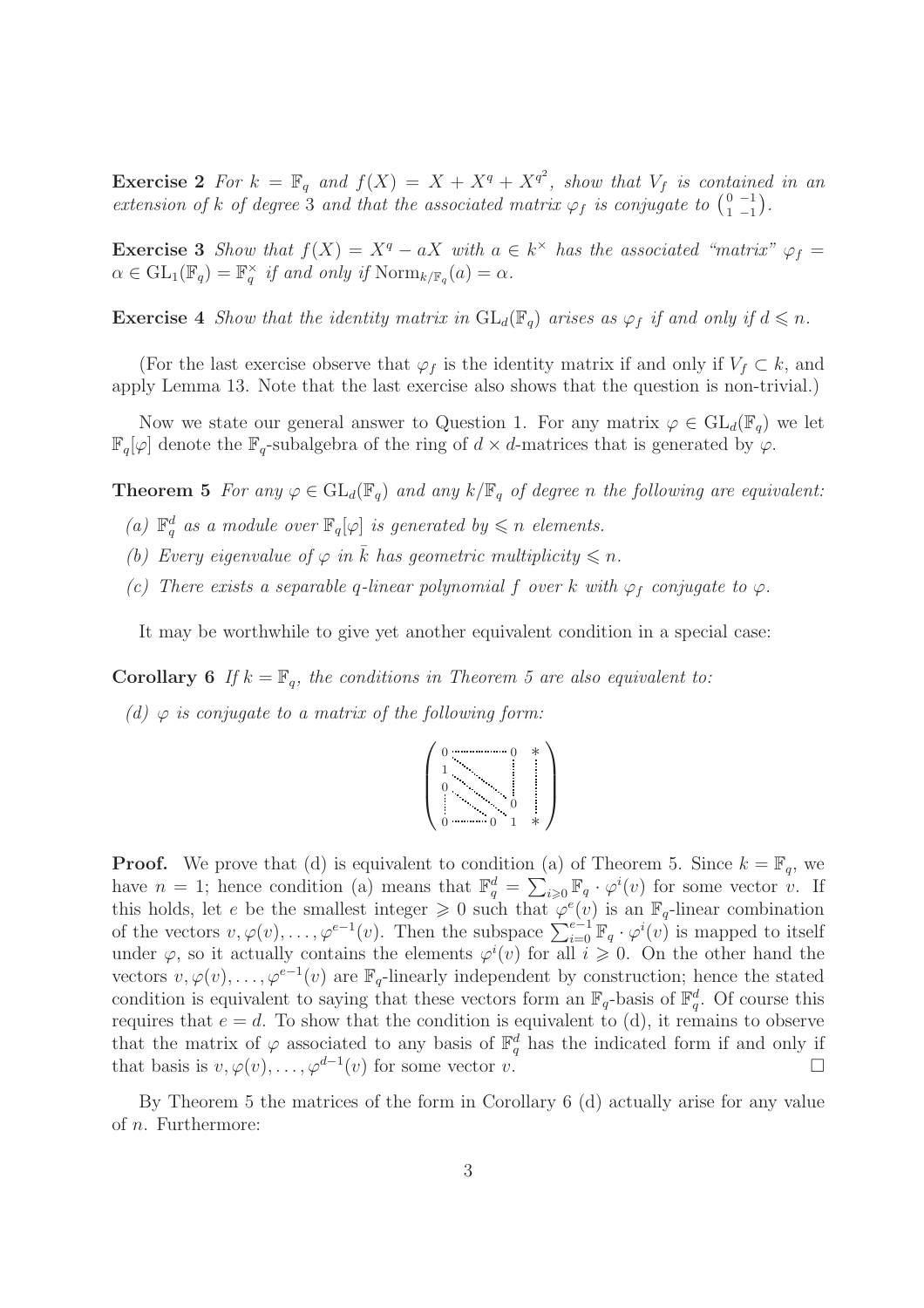**Corollary 7** For any  $k/\mathbb{F}_q$  of degree n the following are equivalent:

- (a)  $d \leq n$ .
- (b) For every  $\varphi \in GL_d(\mathbb{F}_q)$  there exists a separable q-linear polynomial f over k with  $\varphi_f$ conjugate to  $\varphi$ .

**Proof.** By Theorem 5 the condition  $d \leq n$  is sufficient for (b). As the identity matrix in  $GL_d(\mathbb{F}_q)$  satisfies condition 5 (a) if and only if  $d \leq n$ , the condition is also necessary.  $\square$ 

Now we begin with the preparations for the proof of Theorem 5. For any positive integer r we let  $k_r$  denote the finite subextension of  $\overline{k}$  of degree r over k. Then  $k_r/k$  is Galois, and its Galois group  $\Gamma_r := \text{Gal}(k_r/k)$  is cyclic of order r with generator  $\gamma_r := \sigma_q^n | k_r$ . We are interested in the structure of  $k_r$  as a representation of  $\Gamma_r$  over  $\mathbb{F}_q$ . By general principles this is equivalent to describing  $k_r$  as a module over the group ring  $\mathbb{F}_q[\Gamma_r]$ .

**Lemma 8** As an  $\mathbb{F}_q[\Gamma_r]$ -module  $k_r$  is free of rank n.

**Proof.** Since  $k_r/k$  is a finite Galois extension, it possesses a normal basis, i.e., there exists an element  $y \in k_r$  such that the elements  $\gamma(y)$  for all  $\gamma \in \Gamma_r$  form a basis of  $k_r$  over k. Let  $x_1, \ldots, x_n$  be a basis of k over  $\mathbb{F}_q$ . Then the elements  $\gamma(y) \cdot x_i$  for all  $\gamma \in \Gamma_r$  and  $1 \leq i \leq n$ form a basis of  $k_r$  over  $\mathbb{F}_q$ . Since the elements  $\gamma \in \Gamma_r$  form a basis of  $\mathbb{F}_q[\Gamma_r]$  over  $\mathbb{F}_q$ , it follows that  $x_1, \ldots, x_n$  is a basis of  $k_r$  as a free module over  $\mathbb{F}_q[\Gamma_r]$ .

Next, for any finite dimensional representation W of  $\Gamma_r$  over  $\mathbb{F}_q$  let  $W^* := \text{Hom}_{\mathbb{F}_q}(W, \mathbb{F}_q)$ denote the dual vector space endowed with the contragredient representation of  $\Gamma_r$  defined by  $\Gamma_r \times W^* \to W^*$ ,  $(\gamma, \ell) \mapsto \ell \circ \gamma^{-1}$ . In the special case of the regular representation  $\mathbb{F}_q[\Gamma_r]$ we obtain:

**Lemma 9** The dual representation  $\mathbb{F}_q[\Gamma_r]^*$  is isomorphic to  $\mathbb{F}_q[\Gamma_r]$ .

Proof. This is a general fact about group rings of finite groups. Indeed, by direct calculation one can show that the element  $\ell \in \mathbb{F}_q[\Gamma_r]^*$  defined by  $\sum_{\gamma} \alpha_{\gamma} \gamma \mapsto \alpha_1$  is a basis of  $\mathbb{F}_q[\Gamma_r]^*$  as a free module of rank 1 over  $\mathbb{F}_q[\Gamma_r]$ .

**Lemma 10** For any finite dimensional  $\mathbb{F}_q[\Gamma_r]$ -module W the following are equivalent:

- (a) W is generated by  $\leq n$  elements.
- (b) Every eigenvalue of  $\gamma_r$  on  $W \otimes_k \overline{k}$  has geometric multiplicity  $\leq n$ .
- (c) Every eigenvalue of  $\gamma_r$  on  $W^* \otimes_k \bar{k}$  has geometric multiplicity  $\leq n$ .
- (d)  $W^*$  is generated by  $\leq n$  elements.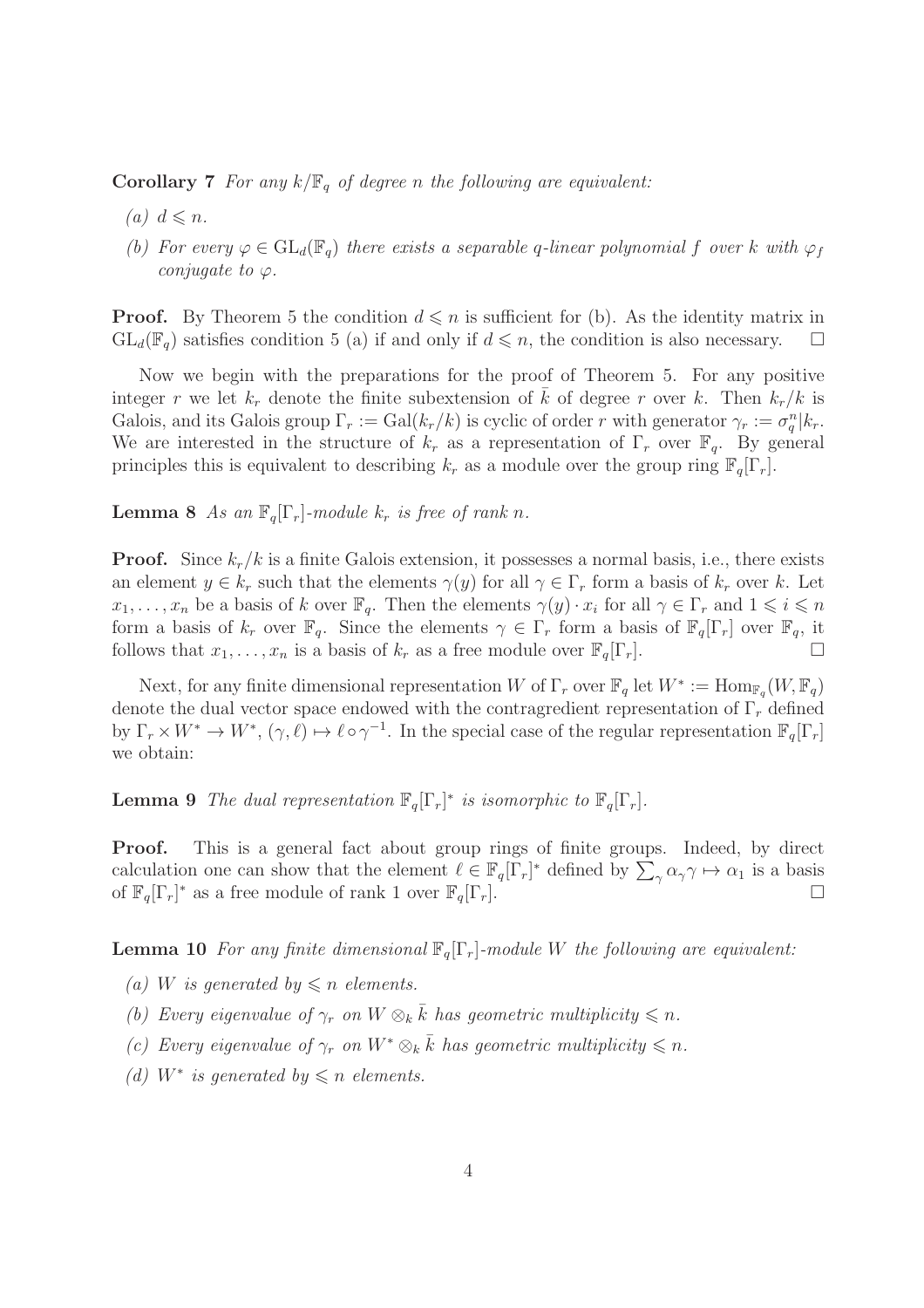Proof. These equivalences are special properties of representations of cyclic groups. We deduce them from properties of the Jordan normal form in the guise of modules over the polynomial ring  $\mathbb{F}_q[X]$ .

First, we view W as a module over the polynomial ring  $R := \mathbb{F}_q[X]$  such that  $\sum_i a_i X^i$ acts as  $\sum_i a_i \gamma_r^i$ . By the elementary divisor theorem there exist a non-negative integer m and non-constant monic polynomials  $P_i \in R$  for all  $1 \leq i \leq m$  such that  $P_i$  divides  $P_{i+1}$  for all  $1 \leq i \leq m$  and that  $W \cong \bigoplus_{i=1}^{m} R/RP_i$ . Clearly W is then generated by m elements. Conversely, any irreducible factor  $P$  of  $P_1$  divides every  $P_i$ ; hence there exists a surjection  $W \to \bigoplus_{i=1}^m R/RP \cong (R/RP)^m$ . The latter is a vector space of dimension m over the residue field  $R/RP$ ; hence it cannot be generated by fewer than m elements. Together it follows that m is the minimal number of generators of  $W$  as an  $R$ -module, or equivalently as a module over  $\mathbb{F}_q[\Gamma_r]$ . Thus (a) is equivalent to  $m \leq n$ .

Secondly, every  $P_i$  divides  $P_m$ ; hence the minimal polynomial of  $\gamma_r$  as an endomorphism of W is  $P_m$ ; and so the eigenvalues of  $\gamma_r$  on  $W \otimes_k \overline{k}$  are precisely the roots of  $P_m$ . Write  $P_m(X) = \prod_{j=1}^s (X - \alpha_j)^{\mu_{m,j}}$  with distinct  $\alpha_1, \ldots, \alpha_s \in \overline{k}$  and multiplicities  $\mu_{m,j} \geq 1$ . Since each  $P_i$  divides  $P_m$ , we can also write  $P_i(X) = \prod_{j=1}^s (X - \alpha_j)^{\mu_{i,j}}$  with multiplicities  $\mu_{i,j} \geqslant 0$ . By the Chinese remainder theorem we then have

$$
W \otimes_k \bar{k} \cong \bigoplus_{i=1}^m \bar{k}[X]/\bar{k}[X]P_i \cong \bigoplus_{i=1}^m \bigoplus_{j=1}^s \bar{k}[X]/\bar{k}[X](X-\alpha_j)^{\mu_{i,j}}
$$

as a module over  $k[X]$ . For any  $1 \leq j \leq s$ , the geometric multiplicity of the eigenvalue  $\alpha_j$  on  $\bar{k}[X]/\bar{k}[X](X-\alpha_j)^{\mu_{i,j}}$  is 1 if  $\mu_{i,j}\geqslant 1$ , and 0 otherwise. The geometric multiplicity of  $\alpha_j$  on  $\overline{W} \otimes_k \overline{k}$  is therefore the number of indices  $1 \leqslant i \leqslant m$  with  $\mu_{i,j} > 0$ . Of course this number is always  $\leq m$ . Conversely, at least one of the eigenvalues is a root of the non-constant polynomial  $P_1$  and hence of every  $P_i$ . The geometric multiplicity of this eigenvalue is therefore equal to  $m$ , and together it follows that  $m$  is the maximum of the geometric multiplicities of all eigenvalues of  $\gamma_r$  on  $W \otimes_k \bar{k}$ . Thus (b) is equivalent to  $m \leq n$ .

Thirdly, the above decomposition of  $W \otimes_k \bar{k}$  induces a decomposition

$$
W^* \otimes_k \bar{k} \cong \bigoplus_{i=1}^m (\bar{k}[X]/\bar{k}[X]P_i)^* \cong \bigoplus_{i=1}^m \bigoplus_{j=1}^s (\bar{k}[X]/\bar{k}[X](X-\alpha_j)^{\mu_{i,j}})^*,
$$

where the dual vector spaces in the middle and on the right hand side are taken over  $\bar{k}$ . This decomposition is invariant under the natural endomorphism induced by  $\gamma_r^*$ \*:  $W^*$  →  $W^*$ ,  $\ell \mapsto \ell \circ \gamma_r$ . But each non-zero summand  $\bar{k}[X]/\bar{k}[X](\bar{X}-\alpha_j)^{\mu_{i,j}}$  corresponds to a single indecomposable Jordan block of  $\gamma_r$  on  $W \otimes_k \bar{k}$  with eigenvalue  $\alpha_j$ ; hence its dual corresponds to an indecomposable Jordan block of  $\gamma_r^*$ <sup>\*</sup>, on  $W^* \otimes_k \overline{k}$  with the same eigenvalue  $\alpha_j$ . Moreover, since the contragredient representation on  $W^*$  is defined by letting  $\gamma_r$  act through  $(\gamma_r^*)$ \* $)$ <sup>-1</sup>, it follows that each non-zero  $(\bar{k}[X]/\bar{k}[X](X-\alpha_j)^{\mu_{i,j}})^*$  corresponds to an indecomposable Jordan block of the contragredient action of  $\gamma_r$  on  $W^* \otimes_k \bar{k}$  with the eigenvalue  $\alpha_i^{-1}$  $\frac{-1}{j}$ . Thus m is also the maximum of the geometric multiplicities of all eigenvalues of  $\gamma_r$  in its contragredient action on  $W^* \otimes_k \bar{k}$ . Thus (c) is equivalent to  $m \leq n$ .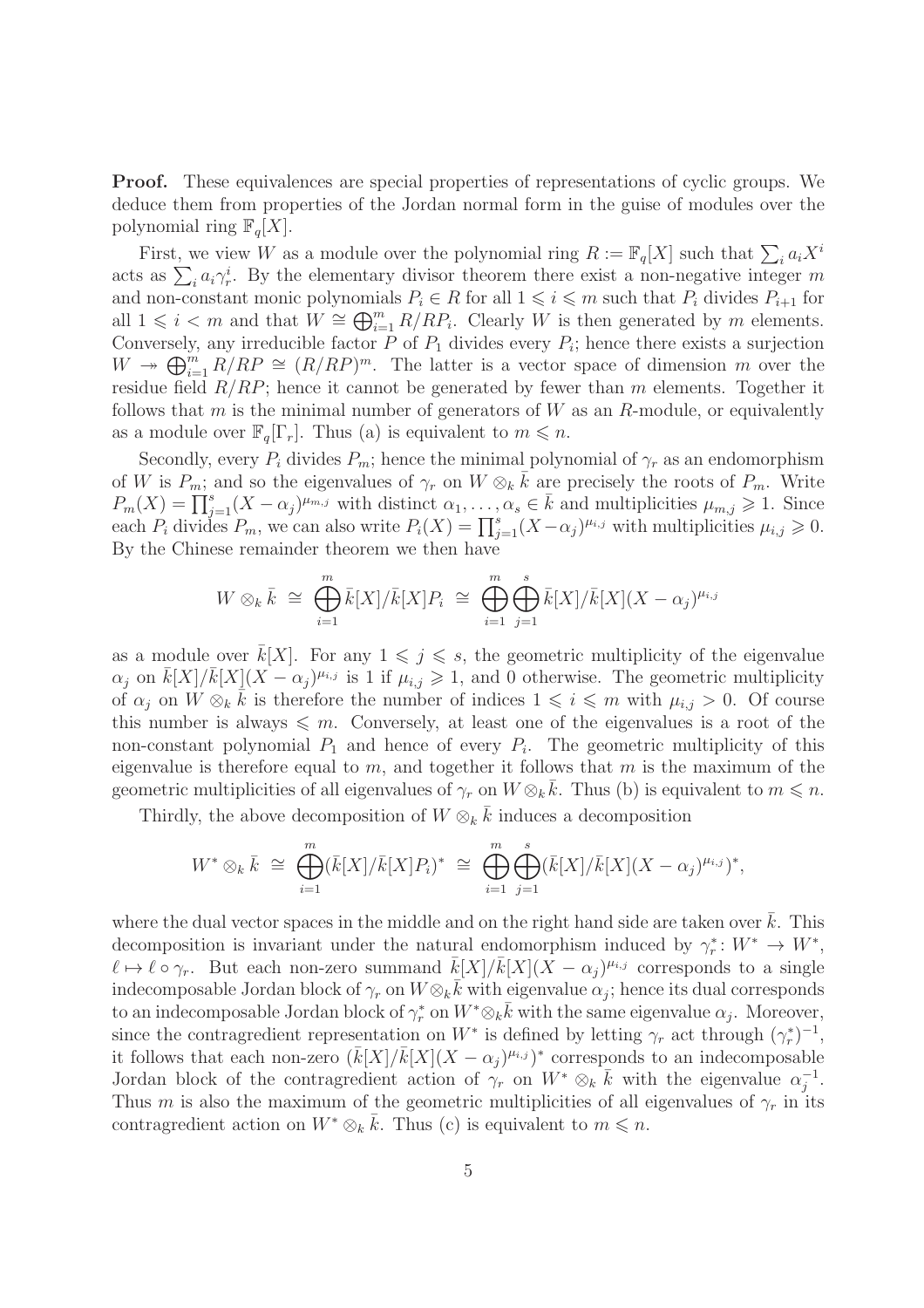The above three characterizations of m already prove the equivalences (a) $\Leftrightarrow$ (b) $\Leftrightarrow$ (c). Applying the equivalence (a) $\Leftrightarrow$ (b) to  $W^*$  in place of W also shows (c) $\Leftrightarrow$ (d). This finishes the proof of Lemma 10.  $\Box$ 

## Lemma 11 The conditions in Lemma 10 are also equivalent to:

(e) There exists an injective homomorphism of  $\mathbb{F}_q[\Gamma_r]$ -modules  $W \hookrightarrow k_r$ .

**Proof.** The condition (d) of Lemma 10 is equivalent to saying that there exists a surjective homomorphism of  $\mathbb{F}_q[\Gamma_r]$ -modules  $\mathbb{F}_q[\Gamma_r]^n \to W^*$ . Since Lemmas 8 and 9 provide isomorphisms of  $\mathbb{F}_q[\Gamma_r]$ -modules

$$
k_r^* \cong (\mathbb{F}_q[\Gamma_r]^n)^* \cong (\mathbb{F}_q[\Gamma_r]^*)^n \cong \mathbb{F}_q[\Gamma_r]^n,
$$

this amounts to giving a surjective homomorphism of  $\mathbb{F}_q[\Gamma_r]$ -modules  $k_r^* \to W^*$ . By duality any such homomorphism corresponds to an injective homomorphism of  $\mathbb{F}_q[\Gamma_r]$ -modules  $W \hookrightarrow k_r$ , and vice versa. Thus (d) is equivalent to (e), as desired.

To prove Theorem 5 we will apply the above results in the special case that  $r$  is the order of the finite group  $GL_d(\mathbb{F}_q)$ . With this choice we have:

**Lemma 12** Any  $\sigma_q^n$ -invariant  $\mathbb{F}_q$ -subspace  $U \subset \overline{k}$  of dimension d is contained in  $k_r$ .

**Proof.** By Lagrange the r-th power of any element of  $GL_d(\mathbb{F}_q)$  is the identity matrix. Thus the power  $\sigma_q^{nr}$  acts trivially on U. But by Galois theory the field of fixed points of  $\sigma_q^{nr}$  on  $\bar{k}$  is just  $k_r$ ; hence we have  $U \subset k_r$ , as desired.

As a final ingredient, the following lemma concerns the passage back from  $V_f$  to f:

**Lemma 13** For every finite dimensional  $\sigma_q^n$ -invariant  $\mathbb{F}_q$ -subspace  $U \subset \overline{k}$  there exists a separable q-linear polynomial f over k with  $V_f = U$ .

**Proof.** Since U is a finite set, we can form the polynomial  $f(X) := \prod_{u \in U} (X - u) \in \overline{k}[X]$ , which by construction is separable with set of zeros U. Moreover, as U is invariant under  $\sigma_q^n$ , so is f; hence f already lies in  $k[X]$ . That f is q-linear follows from its explicit description in terms of the Moore determinant from [2, Statement III] or [1, Lemma 1.3.6].  $\Box$ 

**Proof of Theorem 5.** Consider any matrix  $\varphi \in GL_d(\mathbb{F}_q)$ . Then by the choice of r and Lagrange's theorem the r-th power  $\varphi^r$  is the identity matrix. Thus  $W := \mathbb{F}_q^d$  carries a unique representation of the cyclic group  $\Gamma_r$  such that  $\gamma_r$  acts as  $\varphi$ . The equivalence (a)⇔(b) in Theorem 5 thus follows from the equivalence (a) $\Leftrightarrow$ (b) in Lemma 10. By Lemma 11 these conditions are also equivalent to the existence of an injective homomorphism of  $\mathbb{F}_q[\Gamma_r]$ modules  $W \hookrightarrow k_r$ . Giving such a homomorphism amounts to giving a  $\gamma_r$ -invariant  $\mathbb{F}_q$ subspace  $U \subset k_r$  and an isomorphism of  $\mathbb{F}_q$ -vector spaces  $i: W \stackrel{\sim}{\to} U$  satisfying  $i \circ \gamma_r = \gamma_r \circ i$ .